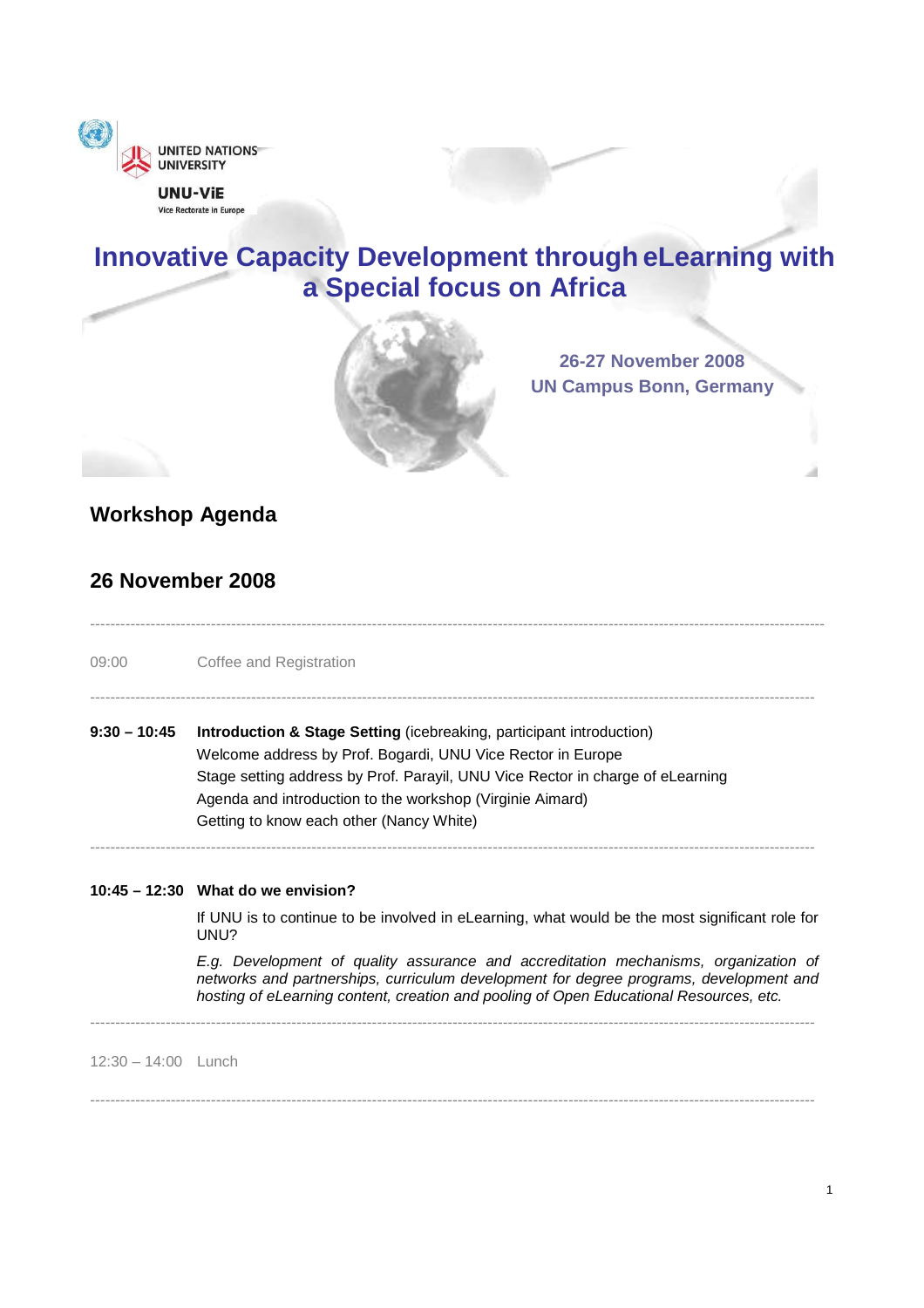|                        | 14:00 - 15:30 Our Current Strengths: Systems of eLearning at UNU<br>Introduction: Brendan Barrett/Facilitation: Nancy White                                                                                                                                                                                                               |
|------------------------|-------------------------------------------------------------------------------------------------------------------------------------------------------------------------------------------------------------------------------------------------------------------------------------------------------------------------------------------|
|                        | What is happening with e-learning in the UNU and wider UN agencies and what are the<br>strengths on which we can build?<br>UNU: Open Course Ware portal, Asia Pacific Initiative, Water Virtual Learning Centre, E-<br>teaching courses, UNeGov.net - Community of Practice for Electronic Governance<br>FAO: IMark and Knowledge Sharing |
| $15:30 - 15:45$ Coffee |                                                                                                                                                                                                                                                                                                                                           |
|                        | 15:45 - 17:00 Conclusion from gallery walk: What do we have? Mapping our assets and needs.                                                                                                                                                                                                                                                |
|                        | Creating our UNU e-learning network map of skills, leadership and resources                                                                                                                                                                                                                                                               |
|                        | How can we increase UNU e-learning capacity?                                                                                                                                                                                                                                                                                              |
|                        | Where does leadership and funding come from for initiatives?                                                                                                                                                                                                                                                                              |
|                        | 17:00 - 17:30 Wrap up and preparation for Day 2                                                                                                                                                                                                                                                                                           |
|                        |                                                                                                                                                                                                                                                                                                                                           |

**Evening Social program: dinner at the "Bönnsch" (traditional German micro-brewery)** 

## **27 November 2008**

------------------------------------------------------------------------------------------------------------------------------------------------

**09:00 – 09:30 Welcome back, recapitulation of previous day and adjusting the agenda**

------------------------------------------------------------------------------------------------------------------------------------------------

#### **09:30 - 10:30 Test Case: Systems of eLearning in Africa**

Setting the context: What is happening with e-learning in Africa? Why is it a priority? Who are the innovators and what can we learn from them?

- Tony Carr, Staff Development Coordinator, Centre for Educational Technology, University of Cape Town, South Africa
- Speranza Ndege, Director of the E-learning Coordinating Centre, Kenyatta University, Kenya
- Sam Siminyu, Head of Department of Distance Education, Makarere University, Uganda
- Mama Foupouagnigni, Head of International Cooperation Service, and professor at the Advanced Teachers' Training College, University of Yaoundé I, Cameroon